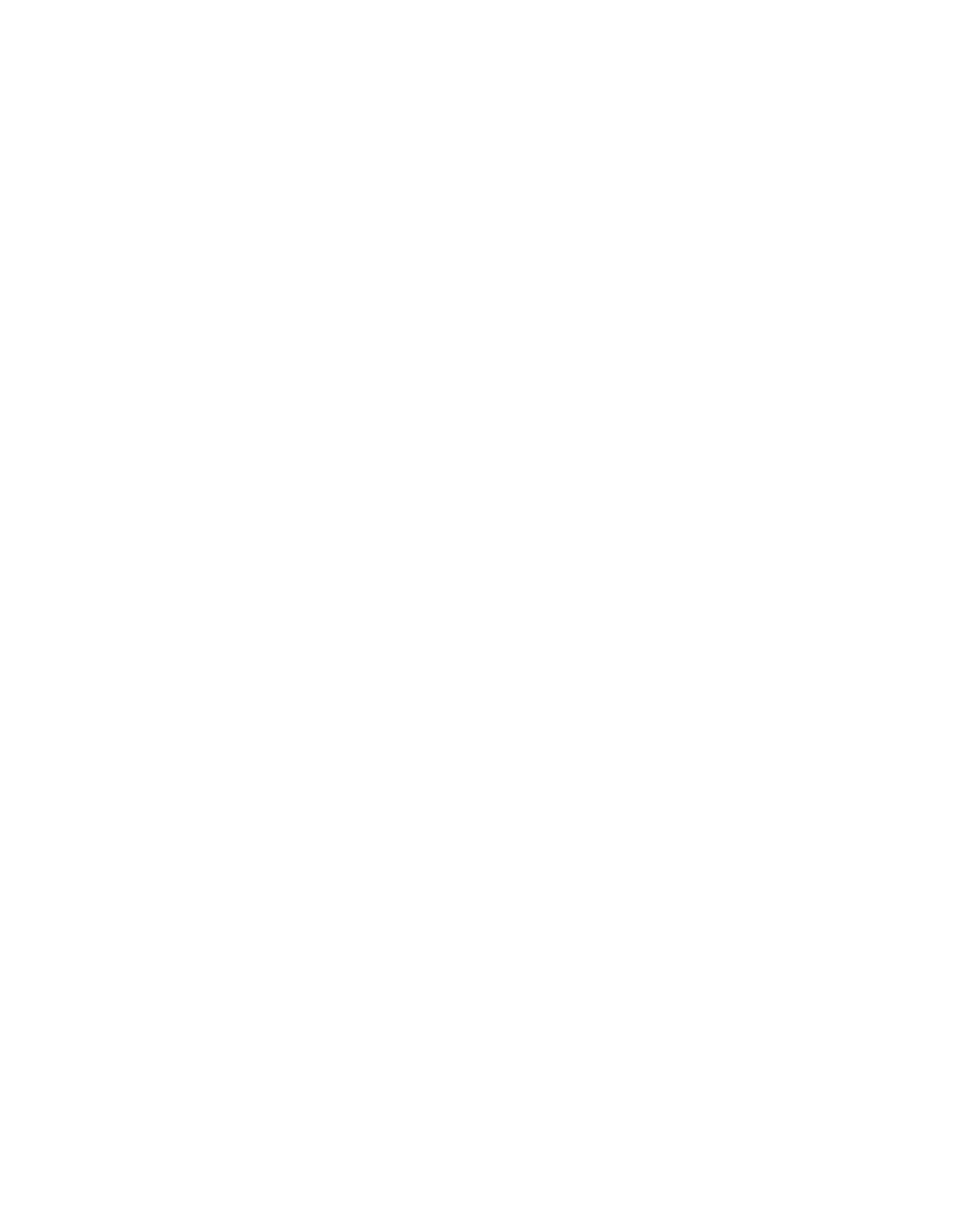#### **TABLE OF CONTENTS:**

#### **APPENDICIES:**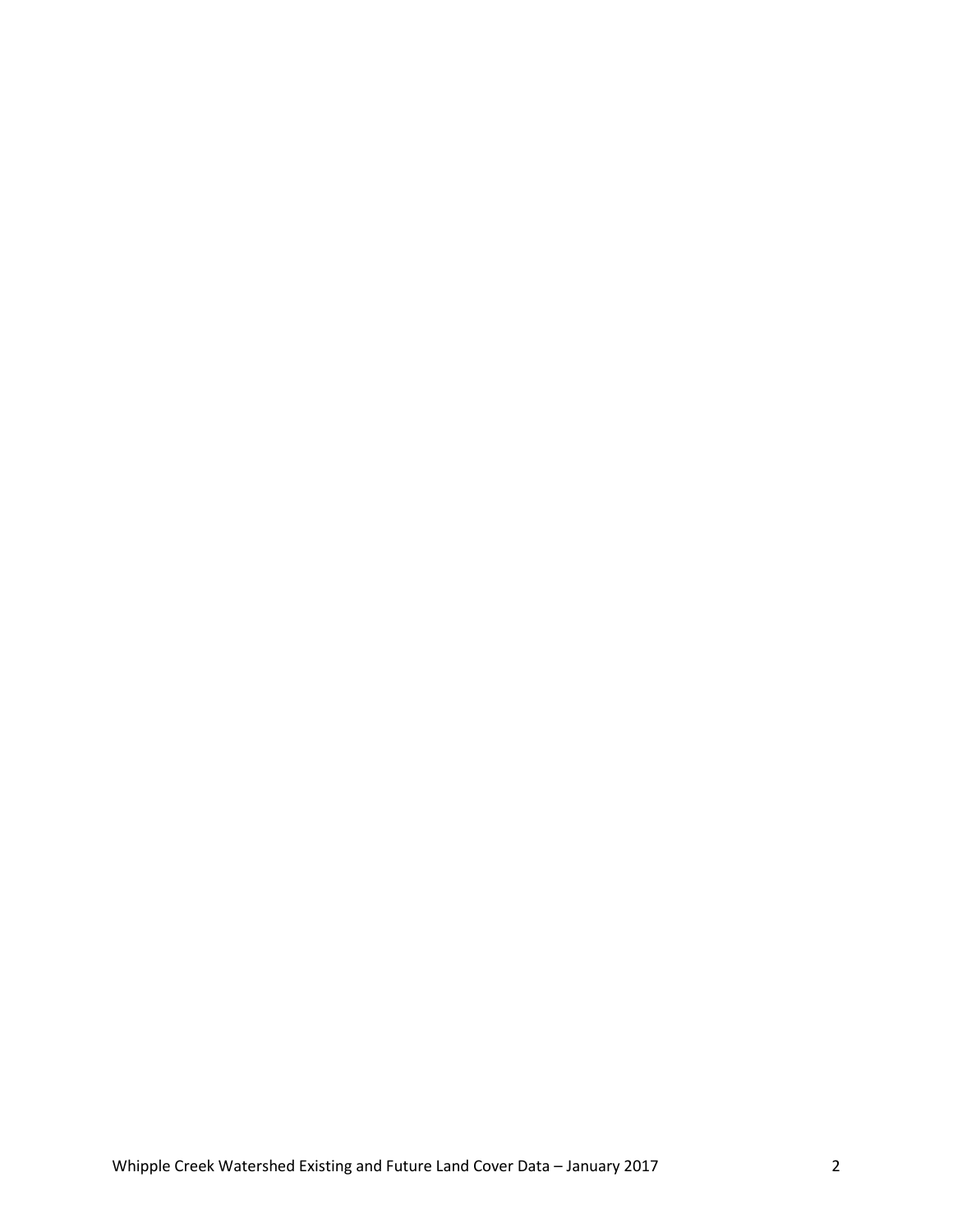#### <span id="page-4-0"></span>**Introduction**

Clark County is conducting a watershed level study of Whipple Creek watershed as mandated under NPDES permit requirements. The project includes development of HSPF model to represent the hydrologic and stream flow conditions of the watershed under both existing and future land use conditions. An existing HSPF model developed by Otak (2006) was used as a starting point and was updated to represent the current and future land cover conditions. The entire watershed is divided into 27 sub-basins based on the topography and or hydrologic control points. The sub-basin boundaries are shown in Figure 1. The existing land cover is based on the current development conditions throughout the watershed while the future land covers are based on the future buildout conditions as defined in the County's comprehensive growth management plan. The general procedures used to calculate the land cover types under both conditions are presented in the subsequent paragraphs.



Figure-1. Whipple Creek Watershed HSPF Sub-basins.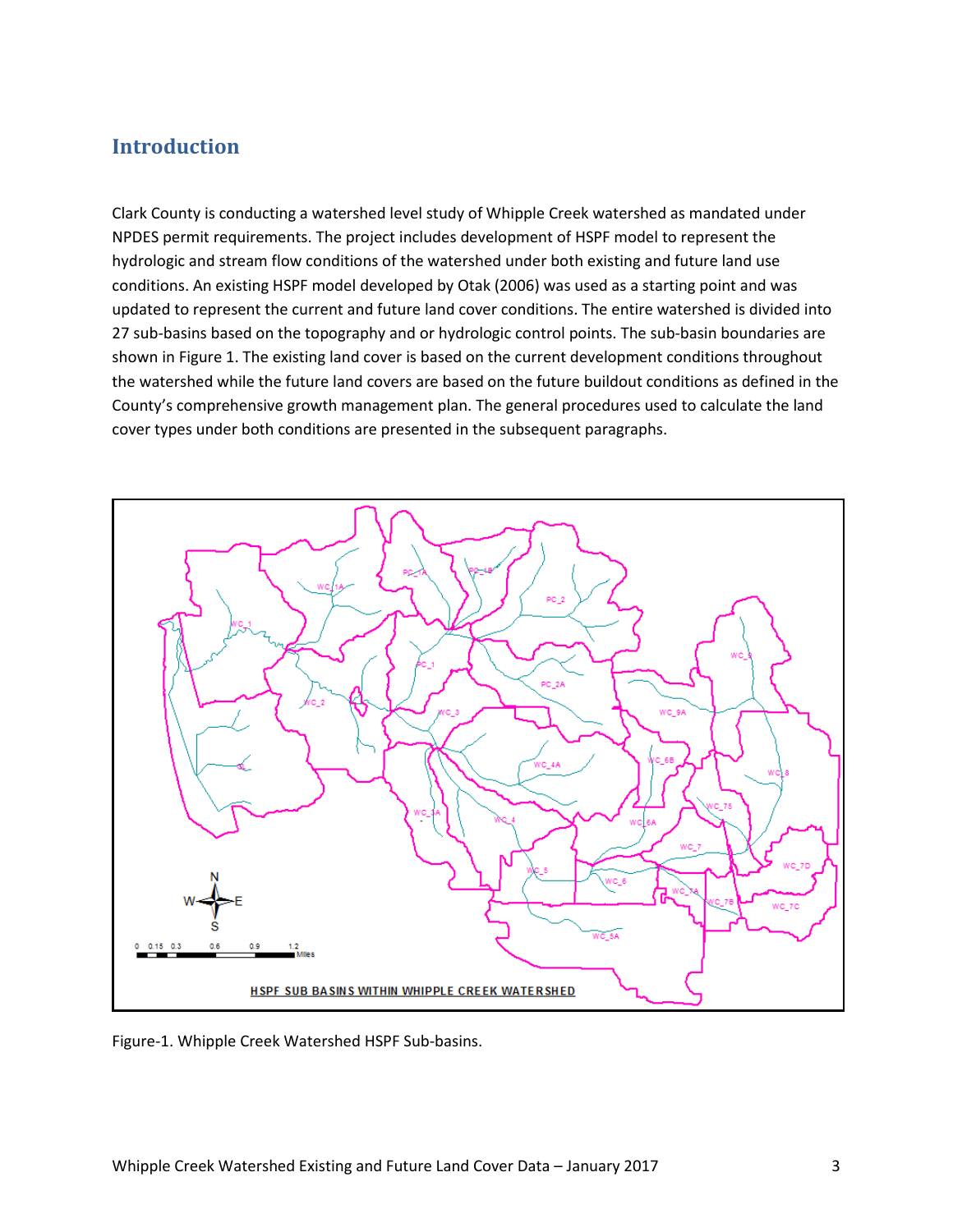## <span id="page-5-0"></span>**Existing Land Cover**

The original HSPF model developed in 2006 had used land covers as reflected in the County's aerial imagery 2002. While some areas have seen significant development since 2002, the land use conditions from that year provided a good "base" condition from which future development impacts were measured. The most recent available aerial imagery (2014) in County's GIS section was used to update land cover for the calibrated existing condition. ArcGIS tool was used to measure and update the land cover types within the identified areas of change.

The entire impervious area within each sub-basin was further broken down into four different categories as listed below.

- o Residential Roof
- o Residential Pavement
- o Non-Residential Roof
- o Non-Residential Pavement

The main objective of this break down is to effectively estimate the impact of certain BMPs such as street sweeping and downspout disconnection that only apply to certain types of impervious surface.

A 'roof to pavement' ratio was established for various land use types and was applied throughout the watershed in order to break down the total impervious area into roof and pavement. Three representative areas were used to represent one each of high density residential, low density residential, and non-residential land use types. The land cover type GIS layer created by Clark County in 2002 using LiDAR, Orthophoto, and Infra-Red data differentiated roofs and pavement for the calculation. Table 1 below shows the ratios calculated for representative areas.

| Table 1: Roof/Pavement Ratio for Various Land Use Types |                        |        |      |  |  |  |  |  |  |  |  |
|---------------------------------------------------------|------------------------|--------|------|--|--|--|--|--|--|--|--|
| Land Use Type                                           | Roof to Pavement Ratio |        |      |  |  |  |  |  |  |  |  |
|                                                         | Roof (acres)           |        |      |  |  |  |  |  |  |  |  |
| High density                                            | 60.40                  | 462.84 | 0.13 |  |  |  |  |  |  |  |  |
| residential (Figure-2)                                  |                        |        |      |  |  |  |  |  |  |  |  |
| Low density residential                                 | 15.23                  | 32.99  | 0.46 |  |  |  |  |  |  |  |  |
| (Figure-3)                                              |                        |        |      |  |  |  |  |  |  |  |  |
| Non-residential                                         | 17.90                  | 314.45 | 0.06 |  |  |  |  |  |  |  |  |
| (Figure-4)                                              |                        |        |      |  |  |  |  |  |  |  |  |

A fully developed residential area located to the east of interstate I-5 was picked to represent a high density residential site. An area located along NW  $149<sup>th</sup>$  corridor on the west side and just outside of urban growth boundary was chosen to represent a low density residential site. An area along NE 139<sup>th</sup> street on the west side of interstate I-5 was selected to represent a non-residential site. The representative areas for each land use type are shown in Figures 2 through 4.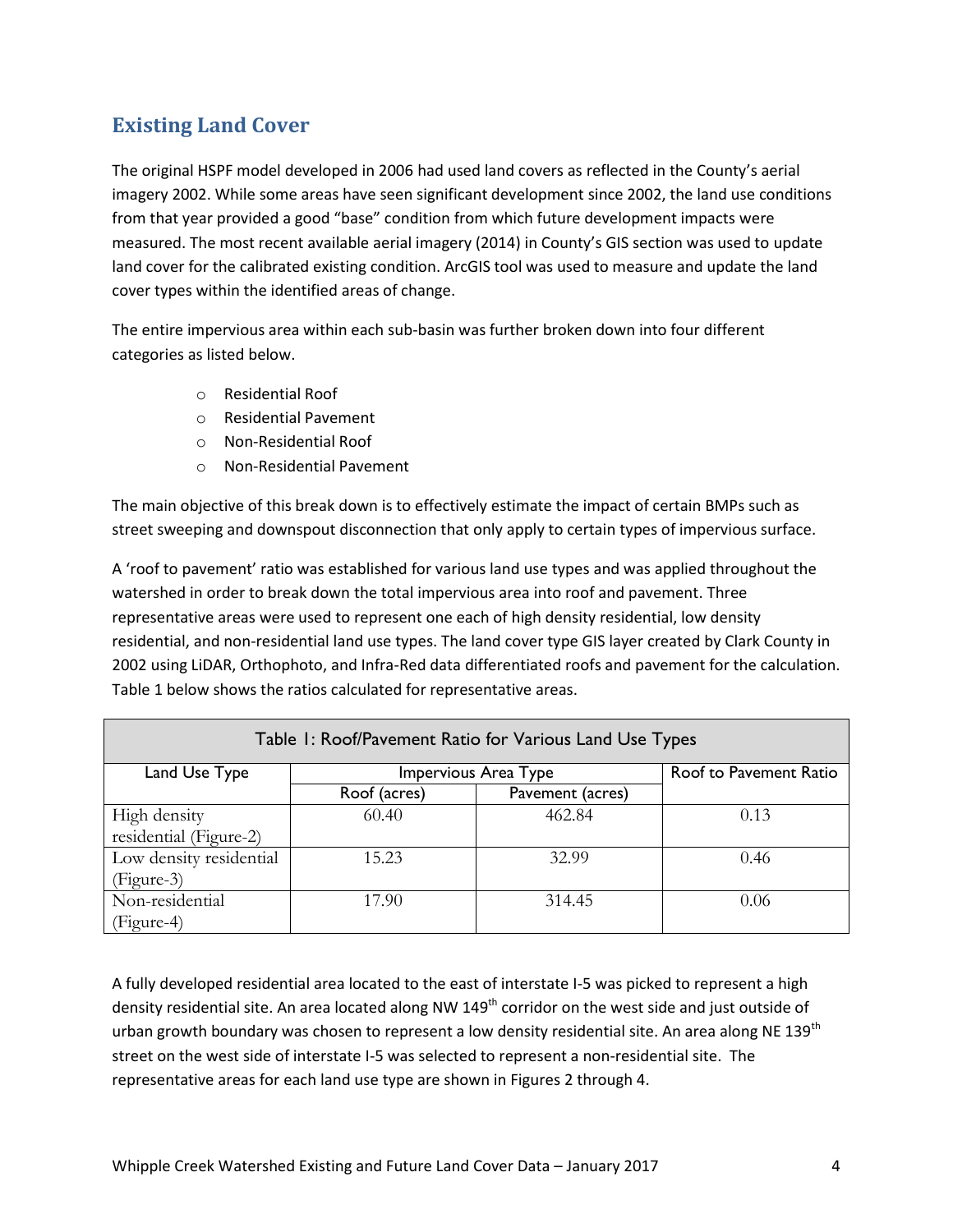

Figure-2. High Density Residential Land Use- Representative Area



Figure-3. Low Density Residential Land Use- Representative Area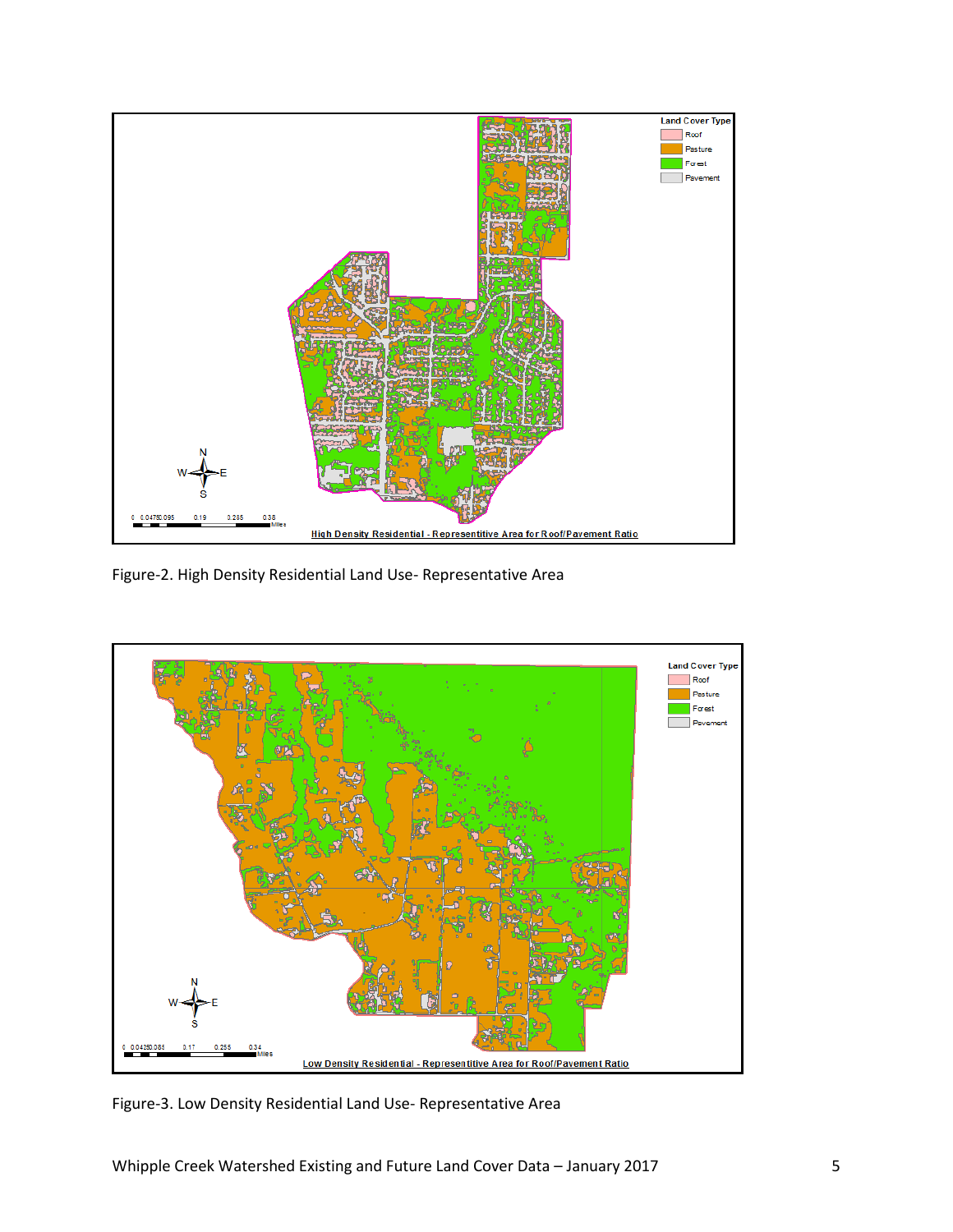

Figure-4. Non Residential Land Use- Representative Area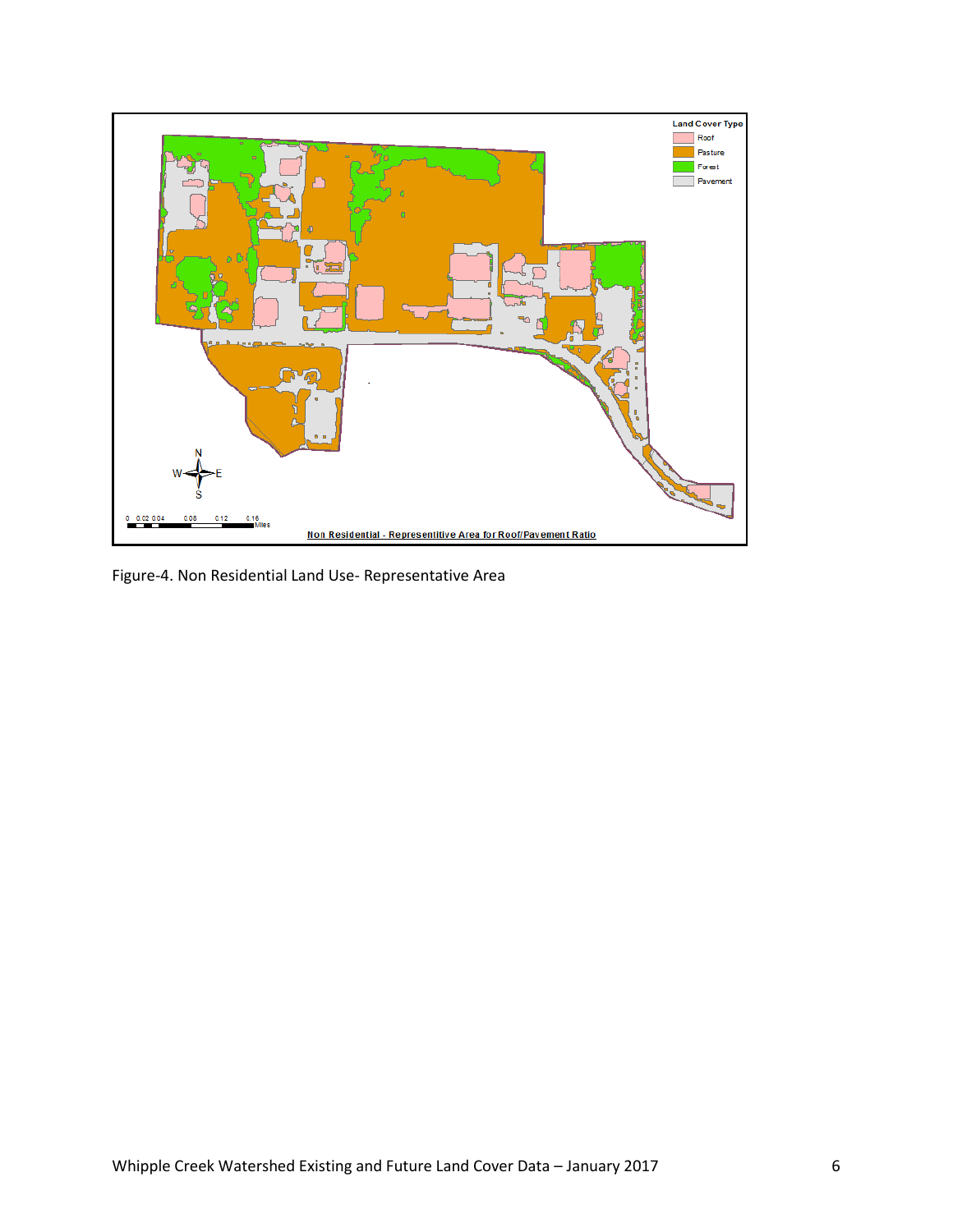### <span id="page-8-0"></span>**Future Land Cover**

The future conditions land use assumptions were based on the County's comprehensive growth management plan for the area outside of urban growth boundary. The future land use assumptions were based on Predictive Land Use Model for Sewers (PLUMS) developed by Clark Regional Wastewater District (CRWWD) for the area inside the urban growth boundary. A list of HSPF sub-basins with a breakdown based on their location inside or outside of UGA boundaries is presented in Table 2.

| Table 2: HSPF Sub-basins   |                         |  |  |  |  |  |  |  |  |
|----------------------------|-------------------------|--|--|--|--|--|--|--|--|
| <b>Within UGA Boundary</b> | Outside of UGA Boundary |  |  |  |  |  |  |  |  |
| $WC_9$                     | GL                      |  |  |  |  |  |  |  |  |
| WC_9A                      | $WC_1$                  |  |  |  |  |  |  |  |  |
| $WC_8$                     | $WC_1A$                 |  |  |  |  |  |  |  |  |
| WC_75                      | $WC_2$                  |  |  |  |  |  |  |  |  |
| WC_7D                      | $WC_3$                  |  |  |  |  |  |  |  |  |
| WC_7C                      | WC_3A                   |  |  |  |  |  |  |  |  |
| $WC_7B$                    | $WC_4$                  |  |  |  |  |  |  |  |  |
| WC_7A                      | PC 1                    |  |  |  |  |  |  |  |  |
| $WC_7$                     | $PC_1A$                 |  |  |  |  |  |  |  |  |
| $WC_6B$                    | $PC_1B$                 |  |  |  |  |  |  |  |  |
| WC_6A                      | $PC_2$                  |  |  |  |  |  |  |  |  |
| $WC_6$                     | PC 2A                   |  |  |  |  |  |  |  |  |
| WC_5A                      |                         |  |  |  |  |  |  |  |  |
| $WC_5$                     |                         |  |  |  |  |  |  |  |  |
| WC_4A                      |                         |  |  |  |  |  |  |  |  |

GIS information for zoning from Clark County's comprehensive plan (2016) was applied for the subbasins located outside of UGA, intending to represent full buildout of the basins. In general, it is assumed that the parcels will be developed to the maximum extent allowed by the proposed zoning. Exception was the 100-foot priority habitat buffer located on both sides of Whipple Creek, Packard Creek, and major tributaries. These areas will be modeled as forest, consistent with the County's Critical Areas Ordinance. All the areas encompassed between the buffers on either side of the stream will be modeled as forest. As the future land cover calculation was solely based on the book values from the comprehensive plan, the resulting impervious areas for some of the sub-basins were less than in the existing condition. In such instances, the impervious area from the existing condition was matched for the future condition. That means it was assumed that the already developed area will continue to hold in the future condition.

For the sub-basins located inside the UGA, PLUMS model was used to identify the future land use types. PLUMS model was created by CRWWD as a planning tool to represent how areas inside the urban growth boundary are expected to develop and it more accurately represents the lot by lot potential to develop in the area. Roof to Pavement ratio from Table 1 above was used to break down the total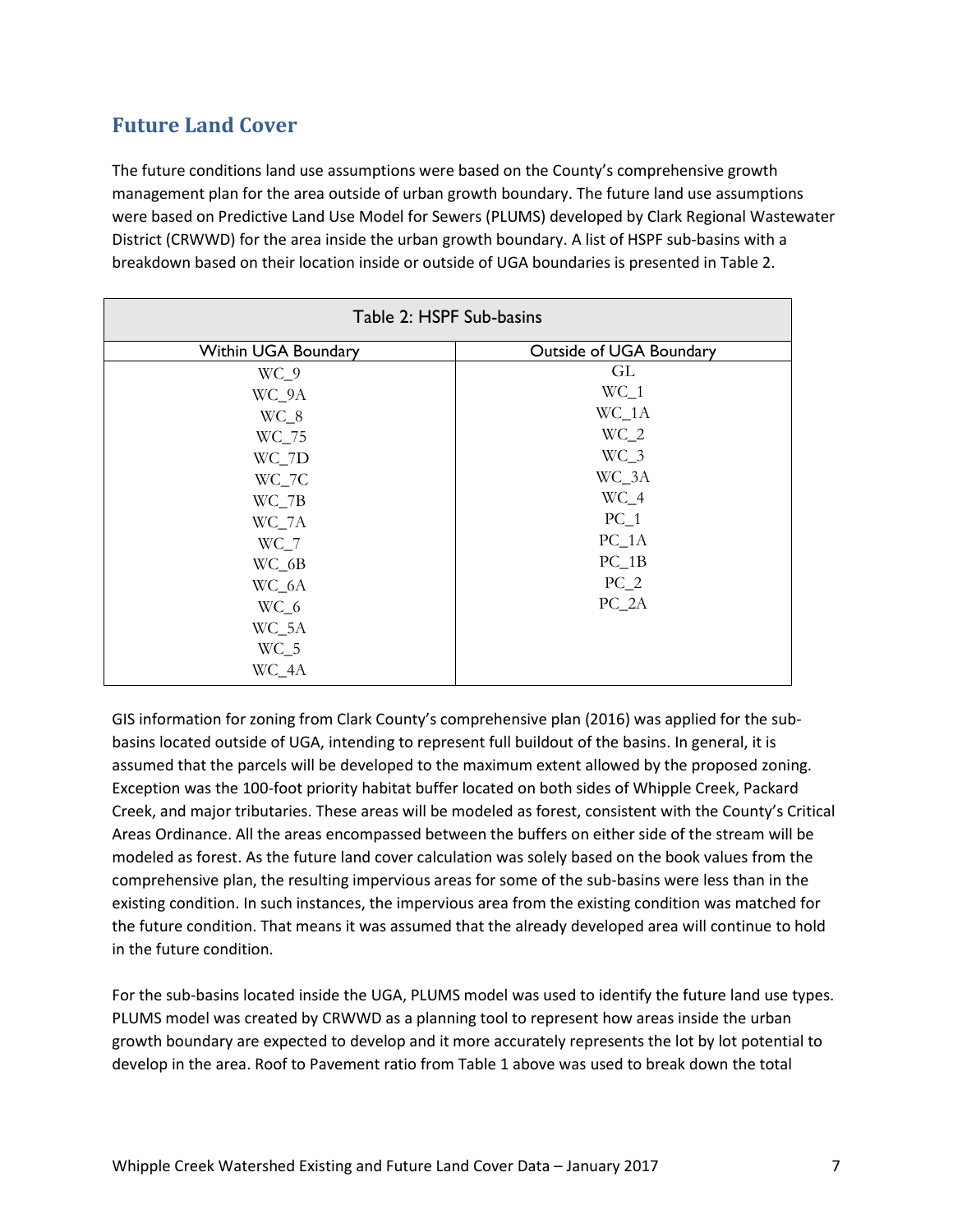| impervious areas within each sub-basin into roofs and pavements. Break down of land cover types for |  |
|-----------------------------------------------------------------------------------------------------|--|
| various land use/zoning categories for future conditions are shown in Table 3.                      |  |

| Table 3: Future Land Use and HSPF Land Cover Percentages |                |          |           |                 |                 |  |  |  |  |  |  |
|----------------------------------------------------------|----------------|----------|-----------|-----------------|-----------------|--|--|--|--|--|--|
| Description                                              | EIA %          | Forest % | Pasture % | Lawn $\sqrt{8}$ | <b>Wetlands</b> |  |  |  |  |  |  |
| Urban Low Density Res                                    | 23             |          |           | 77              |                 |  |  |  |  |  |  |
| Urban Medium Density Res                                 | 23             |          |           | 77              |                 |  |  |  |  |  |  |
| Community Commercial                                     | 85             |          |           | 15              |                 |  |  |  |  |  |  |
| General Commercial                                       | 85             |          |           | 15              |                 |  |  |  |  |  |  |
| Light Industrial                                         | 85             |          |           | 15              |                 |  |  |  |  |  |  |
| Mixed Use                                                | 48             |          |           | 52              |                 |  |  |  |  |  |  |
| Public Facility                                          | 23             |          |           | 77              |                 |  |  |  |  |  |  |
| Parks/Open Space                                         | $\Omega$       | 25       | 25        | 50              |                 |  |  |  |  |  |  |
| Urban Reserve                                            | 23             |          |           | 77              |                 |  |  |  |  |  |  |
| Rural 5                                                  | 6              |          | 75        | 19              |                 |  |  |  |  |  |  |
| Agriculture                                              |                |          | 100       |                 |                 |  |  |  |  |  |  |
| Agri-Wildlife                                            |                | 50       | 50        |                 |                 |  |  |  |  |  |  |
| Water                                                    |                |          |           |                 | 100             |  |  |  |  |  |  |
| <b>Employment Center</b>                                 | 85             |          |           | 15              |                 |  |  |  |  |  |  |
| Rural 10                                                 | $\overline{4}$ |          | 77        | 19              |                 |  |  |  |  |  |  |
| Rural 20                                                 | $\overline{4}$ |          | 77        | 19              |                 |  |  |  |  |  |  |
| Forest                                                   |                | 100      |           |                 |                 |  |  |  |  |  |  |

The resulting land cover types within each sub-basin for both existing and future land use conditions are shown in Appendix A. Sub-basins located within the Urban Growth Boundary generally show an increase in impervious area along with a decrease in forested or pasture areas. In more rural areas, the existing land use is largely unchanged in the future land use scenario. Table 4 shows the change in impervious area for several key sub-basins.

| Table 4: Land Use Change in Key Sub-basins |                                                    |                                     |                                     |                                           |        |  |  |  |  |  |  |
|--------------------------------------------|----------------------------------------------------|-------------------------------------|-------------------------------------|-------------------------------------------|--------|--|--|--|--|--|--|
| Sub-basin                                  | Location                                           | Total Sub-<br>basin Area<br>(acres) | Exiting<br>Impervious<br>Percentage | <b>Future</b><br>Impervious<br>Percentage | Change |  |  |  |  |  |  |
| $WC_8$                                     | Major sub-basin east of I-5                        | 459.83                              | $15\%$                              | 26%                                       | $11\%$ |  |  |  |  |  |  |
| WC_5A                                      | Southern sub-basin south of 149 <sup>th</sup>      | 561.43                              | $27\%$                              | 28%                                       | $1\%$  |  |  |  |  |  |  |
| WC_4A                                      | Central Sub-basin near Whipple<br>Creek Park       | 522.31                              | $3\%$                               | $9\%$                                     | $6\%$  |  |  |  |  |  |  |
| $PC_2$                                     | Northern sub-basin of Packard Creek                | 518.05                              | $4\%$                               | $5\%$                                     | $1\%$  |  |  |  |  |  |  |
| $WC_2$                                     | Main stem sub-basin downstream of<br>$41^{\rm st}$ | 496.78                              | $5\%$                               | $5\%$                                     | $0\%$  |  |  |  |  |  |  |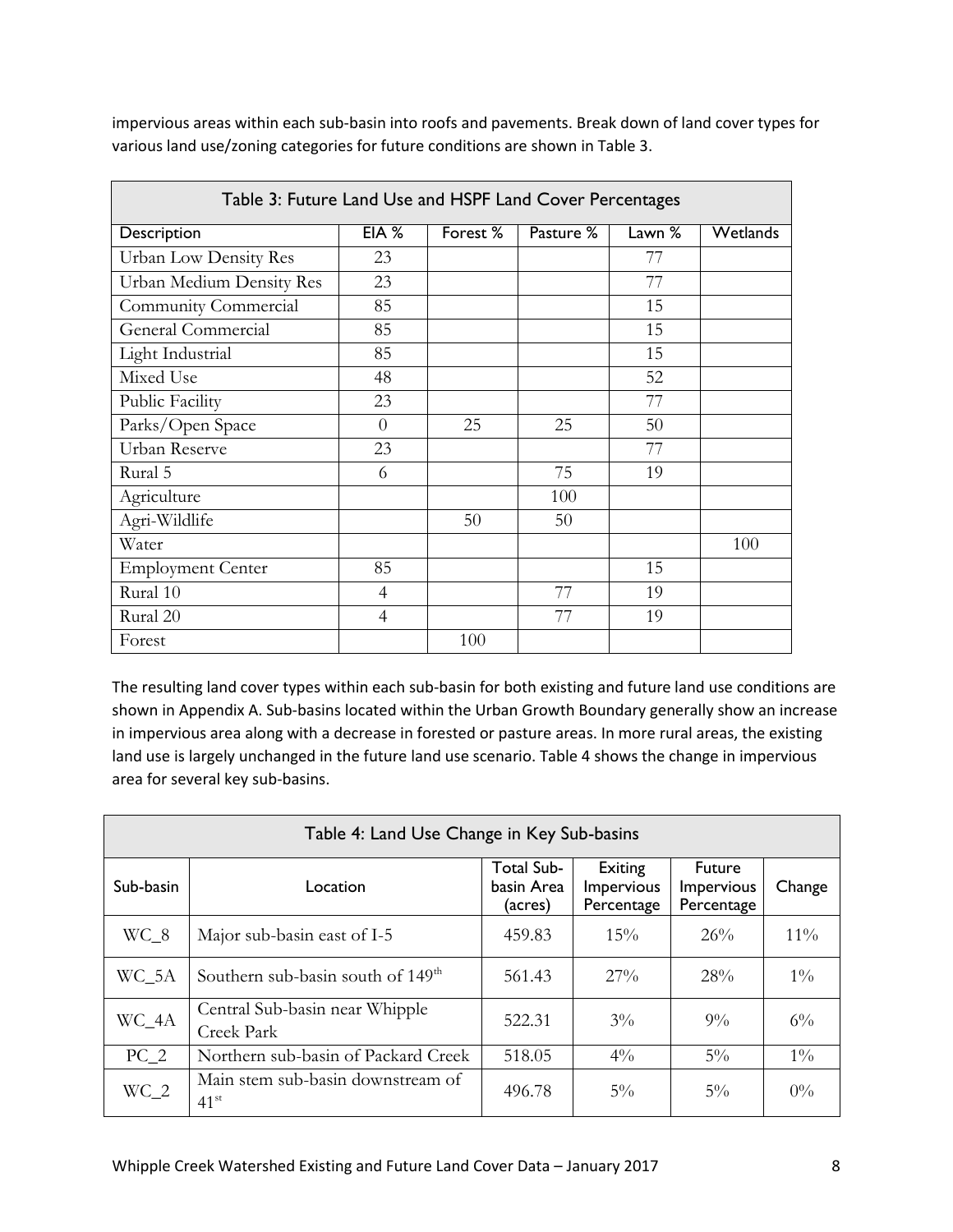**Appendix A** 

(Table Summary of Existing and Future Land Cover Data)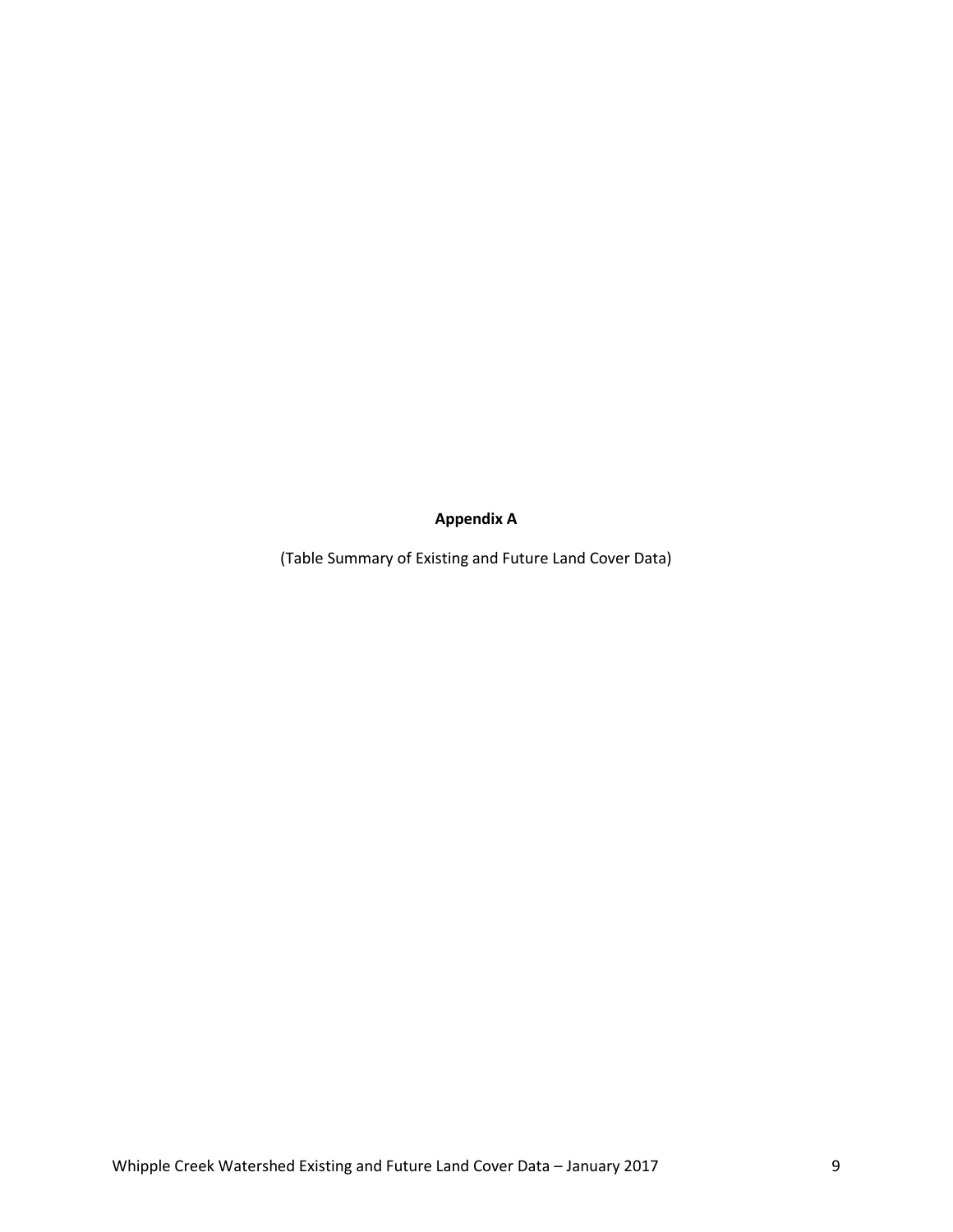# **Whipple Creek Watershed Existing Land Cover in acres**

| Sub-            |      | Impervious Land (IMPLND 100) |                          |                          |                          |                               |                          |                          | Pervious Land (PERLND)   |                          |                          |                           |                          | Water                        |
|-----------------|------|------------------------------|--------------------------|--------------------------|--------------------------|-------------------------------|--------------------------|--------------------------|--------------------------|--------------------------|--------------------------|---------------------------|--------------------------|------------------------------|
| basins          |      | Residential                  |                          | Non-residential          |                          | SG <sub>3</sub><br>SG5<br>SG4 |                          |                          |                          |                          |                          | (500)                     |                          |                              |
|                 | Roof | Pavement                     | Roof                     | Pavement                 | Forest                   | Pasture                       | Lawn                     | Forest                   | Pasture                  | Lawn                     | Forest                   | Pasture                   | Lawn                     |                              |
|                 |      |                              |                          |                          | (200)                    | (210)                         | (220)                    | (260)                    | (270)                    | (280)                    | (300)                    | (310)                     | (320)                    |                              |
| GL              | 6.78 | 14.73                        | $\overline{\phantom{a}}$ | $\overline{\phantom{a}}$ | 140.74                   | 271.28                        | 32.27                    |                          |                          |                          |                          |                           | $\overline{\phantom{a}}$ | 184.85                       |
| WC 1            | 9.02 | 19.60                        | $\overline{\phantom{a}}$ | $\overline{a}$           | 146.62                   | 234.87                        | 95.33                    |                          |                          |                          | $\overline{\phantom{a}}$ |                           |                          | 1.78                         |
| WC 1A           | 6.84 | 14.87                        | $\overline{\phantom{a}}$ | $\overline{\phantom{a}}$ | $\overline{\phantom{a}}$ | $\overline{\phantom{a}}$      |                          | 145.38                   | 190.22                   | 82.40                    | $\overline{\phantom{a}}$ | $\overline{\phantom{a}}$  | $\overline{\phantom{0}}$ | $\overline{\phantom{a}}$     |
| WC <sub>2</sub> | 7.40 | 16.10                        | $\overline{a}$           | $\overline{\phantom{a}}$ | 127.58                   | 253.21                        | 92.49                    |                          | $\overline{\phantom{a}}$ | $\overline{a}$           | $\overline{\phantom{a}}$ | $\overline{\phantom{a}}$  | $\overline{\phantom{0}}$ |                              |
| $WC_3$          | 1.61 | 3.50                         | $\qquad \qquad -$        | $\overline{a}$           | 63.38                    | 82.42                         | 17.81                    |                          |                          |                          | $\overline{\phantom{m}}$ |                           | $\overline{a}$           | 0.44                         |
| WC 3A           | 3.45 | 7.51                         | $\overline{\phantom{a}}$ | $\qquad \qquad -$        | 43.70                    | 140.85                        | 35.14                    |                          |                          |                          | $\overline{\phantom{a}}$ |                           | $\qquad \qquad -$        |                              |
| WC 4            | 2.79 | 6.05                         | $\overline{\phantom{a}}$ | $\overline{\phantom{a}}$ | 167.20                   | 77.35                         | 29.33                    |                          |                          |                          | $\overline{\phantom{a}}$ | $\overline{\phantom{a}}$  | $\overline{\phantom{0}}$ | $\overline{\phantom{a}}$     |
| WC_4A           | 1.85 | 14.19                        | $\overline{\phantom{a}}$ | $\overline{\phantom{a}}$ | 221.70                   | $\overline{\phantom{a}}$      | $\overline{\phantom{a}}$ | 37.19                    | 168.15                   | 79.22                    | $\overline{\phantom{a}}$ | $\overline{\phantom{a}}$  | $\overline{\phantom{a}}$ | $\overline{\phantom{a}}$     |
| WC 5            | 6.23 | 13.54                        | $\mathbf{r}$             | $\overline{\phantom{a}}$ | 77.47                    | 35.97                         | 44.48                    |                          |                          | $\overline{\phantom{a}}$ | $\blacksquare$           | $\mathbb{L}^{\mathbb{N}}$ | $\overline{a}$           |                              |
| WC_5A           | 8.30 | 63.90                        | 2.37                     | 41.70                    | 83.06                    | 60.81                         | 293.01                   |                          | $\overline{a}$           | $\overline{\phantom{a}}$ |                          |                           | 5.76                     | 2.53                         |
| WC 6            | 4.27 | 32.81                        | $\overline{a}$           |                          | 49.31                    | 6.91                          | 42.24                    | $\overline{\phantom{a}}$ | $\overline{\phantom{a}}$ | $\overline{a}$           | $\overline{\phantom{a}}$ | $\overline{\phantom{a}}$  |                          |                              |
| WC 6A           | 1.51 | 11.58                        | 1.56                     | 18.10                    | 35.80                    | 80.82                         | 52.69                    |                          |                          |                          | $\overline{\phantom{a}}$ |                           | $\overline{\phantom{0}}$ | 0.50                         |
| WC 6B           | 0.13 | 1.02                         | 2.02                     | 35.35                    |                          | $\overline{\phantom{a}}$      |                          | 19.15                    | 21.28                    | 40.51                    | $\overline{\phantom{a}}$ | $\overline{\phantom{a}}$  | $\blacksquare$           |                              |
| WC 7            | 0.35 | 2.69                         | 1.38                     | 5.71                     | 52.61                    | 50.90                         | 25.97                    |                          |                          | $\overline{a}$           | $\overline{\phantom{0}}$ |                           | $\overline{\phantom{a}}$ | 0.22                         |
| WC 7A           | 0.90 | 6.94                         |                          |                          | 24.42                    | 14.93                         | 16.91                    |                          |                          |                          | $\overline{\phantom{a}}$ |                           | $\overline{a}$           |                              |
| WC 7B           | 0.20 | 1.52                         | 0.84                     | 14.67                    | 12.17                    | 18.93                         | 18.53                    |                          |                          |                          | $\overline{\phantom{a}}$ | $\overline{\phantom{a}}$  | $\overline{a}$           | $\overline{\phantom{a}}$     |
| WC 7C           | 3.44 | 26.49                        | $\overline{\phantom{a}}$ |                          | $\overline{a}$           |                               |                          | 28.13                    | 9.19                     | 74.21                    | $\overline{\phantom{a}}$ | $\overline{\phantom{a}}$  | $\overline{a}$           |                              |
| WC 7D           | 4.13 | 31.73                        | $\overline{\phantom{a}}$ | $\overline{a}$           | $\overline{a}$           | $\overline{\phantom{a}}$      | $\overline{\phantom{a}}$ | 23.44                    | 3.09                     | 90.50                    | $\overline{\phantom{a}}$ |                           | $\overline{a}$           | 1.30                         |
| WC_75           | 2.97 | 22.87                        | 0.35                     | 6.07                     | $\overline{\phantom{a}}$ | $\overline{\phantom{a}}$      | $\overline{\phantom{a}}$ | 14.31                    | 35.22                    | 57.27                    | $\overline{\phantom{a}}$ | $\overline{\phantom{a}}$  | $\overline{\phantom{0}}$ | $\qquad \qquad \blacksquare$ |
| WC_8            | 7.74 | 59.56                        |                          |                          | $\overline{a}$           | $\overline{\phantom{a}}$      | $\overline{\phantom{0}}$ | 179.85                   | 68.29                    | 144.39                   | $\overline{\phantom{a}}$ |                           |                          | $\overline{\phantom{a}}$     |
| WC_9            | 2.27 | 17.43                        | 0.84                     | 14.66                    | $\overline{\phantom{a}}$ | $\overline{\phantom{a}}$      | $\overline{\phantom{a}}$ | 99.05                    | 107.10                   | 77.69                    | $\overline{\phantom{a}}$ | $\overline{\phantom{a}}$  | $\overline{\phantom{a}}$ | $\overline{\phantom{a}}$     |
| WC 9A           | 1.27 | 9.90                         | 2.4                      | 42.30                    | $\blacksquare$           | $\overline{\phantom{a}}$      | $\overline{\phantom{0}}$ | 44.34                    | 47.41                    | 76.89                    | $\blacksquare$           | $\overline{\phantom{a}}$  | $\overline{a}$           | $\overline{\phantom{a}}$     |
| $PC_1$          | 2.81 | 6.12                         | $\qquad \qquad -$        | $\overline{\phantom{a}}$ | $\overline{a}$           | $\overline{\phantom{a}}$      | $\overline{\phantom{a}}$ | 109.20                   | 84.36                    | 17.27                    | $\overline{\phantom{a}}$ |                           | $\overline{a}$           | $\overline{a}$               |
| $PC_1A$         | 2.16 | 4.71                         | $\overline{\phantom{a}}$ | $\overline{\phantom{a}}$ | $\overline{\phantom{a}}$ | $\overline{\phantom{a}}$      | $\overline{\phantom{a}}$ | 74.26                    | 92.84                    | 35.88                    | $\overline{\phantom{a}}$ | $\overline{\phantom{a}}$  | $\overline{\phantom{m}}$ | $\overline{\phantom{a}}$     |
| $PC_1B$         | 2.20 | 4.78                         | $\overline{\phantom{a}}$ | $\overline{\phantom{a}}$ | $\overline{\phantom{a}}$ | $\overline{\phantom{a}}$      | $\overline{\phantom{0}}$ | 63.73                    | 79.12                    | 27.53                    | $\overline{\phantom{a}}$ | $\overline{\phantom{a}}$  | $\overline{\phantom{a}}$ | $\overline{\phantom{a}}$     |
| PC <sub>2</sub> | 6.70 | 14.58                        |                          | $\overline{\phantom{0}}$ | $\qquad \qquad -$        | $\overline{\phantom{a}}$      | $\overline{\phantom{0}}$ | 196.59                   | 212.73                   | 87.46                    | $\overline{\phantom{m}}$ |                           | $\overline{\phantom{0}}$ |                              |
| PC_2A           | 4.72 | 10.26                        | $\overline{a}$           |                          |                          |                               | $\overline{a}$           | 116.76                   | 191.94                   | 68.60                    | $\overline{\phantom{a}}$ |                           |                          |                              |